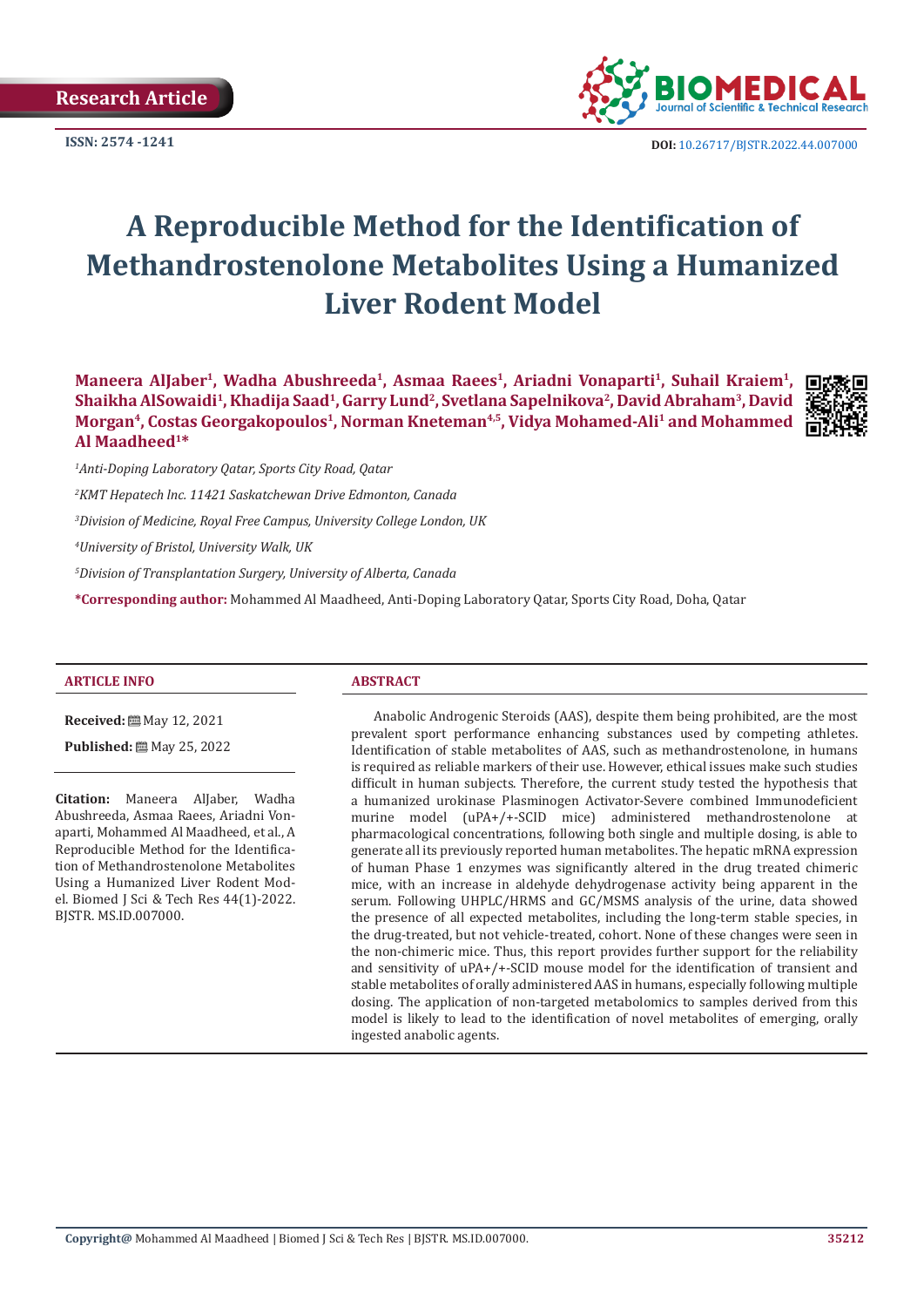# **Introduction**

Anabolic Androgenic Steroids (AAS) are synthetic testosterone derivatives that increase and reduce muscle and fat mass respectively, making them the most prevalent sport performance enhancing substances used by both elite and recreational athletes [1]. Despite being prescription-only drugs, with even their recreational use being illegal in many countries, AAS derivatives are freely available and may be purchased in their pure form or as additives to supplements through numerous online outlets. Their effects on sport performance, and even more worryingly the adverse consequences of their chronic inappropriate use to general health, is very poorly understood. Therefore, there is pressure on antidoping laboratories world-wide to develop reliable, reproducible and sensitive tests for the detection of both the parent AAS, as well as its stable metabolites [2]. One way of producing such tests is to screen for the metabolites of these steroids and identify the ones for use as markers. However, as these drugs are banned substances, ethical issues often make studies in human subjects difficult. The challenge to identifying metabolites for the various AAS and other related sport performance enhancing substances is the availability of an appropriate experimental model.

Several methods to produce these metabolites, both *in vitro* and *in vivo*, have been described [3]. While *in vitro* methods using human hepatocytes have been partially successful, they lack the whole-body environment to generate a full complement of metabolites. Reports on humanized-liver chimeras, where human hepatocytes are transplanted into the spleen of various mice, such as the uPA+/+-SCID, Alb-TRECK/SCID and Por-deficinet PIRK mice models, are available [4-7]. These mice have been used as *in vivo* models to predict drug metabolism, pharmacokinetics and efficacy in humans. uPA+/+-SCID chimeric mouse with highly humanized liver used in this study has been widely tested and validated in various applications more than the other aforementioned models [7]. Methandrostenolone, (metandienone/methandienone/17αmethyl-δ1-testosterone/17α-methylandrost-1,4-dien-17ß-ol-3 one), a 17α-methylated derivative testosterone, whose metabolism has been most characterized, is an orally active, synthetic AAS. It is also known by its Ciba trade name, Dianabol. This is a popular AAS used for 'bulking up', by producing a rapid increase in muscle mass. Daily doses have been reported as being between 20-25 mg, taken for 5 days per week, over a 5-week cycle. It has a half-life of 3.5 hours, with systemic peak levels being reached between 1.5 to 3 hours after ingestion [8]. The primary urinary metabolite of methandrostenolone was reported to be detectable for up to 3 days, with the hydroxymethyl and sulphate metabolites for up to 19-26 days following a single oral (5mg or 25mg respectively) dose [9,10]. Many of these metabolites are unique to methandrostenolone. The current study aimed to confirm previous findings of urinary

metabolites of orally administered methandrostenolone generated by the uPA+/+-SCID mice transplanted with human hepatocytes, using pharmacological concentrations of the drug, both as single and multiple doses [5]. Changes in the hepatic mRNA expression of drug-metabolizing enzymes, and the aldehyde dehydrogenase activity in the serum, prior to and after administration of the drug, were also determined.

# **Material and Methods**

#### **Animal Studies**

All *in vivo* experiments and procedures were carried out at KMT Hepatech lnc. (Edmonton, Canada) and approved by the Laboratory Animal Ethics Committee. uPA+/+-SCID chimeric mice with highly humanized liver were generated [11] where primary human hepatocytes were transplanted into the uPA+/+-SCID mice and human albumin concentration was determined prior to drug administration to confirm the engraftment of human hepatocytes. uPA+/+-SCID mice without transplanted human hepatocytes (nonchimeric mice) served as control animals. Chimeric mice were treated with a single or multiple dose of methandrostenolone (n=6) (Toronto Research Chemical, Canada) or 5% ethanol/PBS vehicle (n=6). Similarly, non-chimeric mice were also treated with methandrostenolone (n=4) or 5% ethanol/PBS vehicle (n=4). Methandrostenolone was administered by oral gavage (100µl of 400mg/L, 40µg/gavage) on day 0 (single dose: Figure 1a), and on days 0, 1 and 2 of the experiment (multiple doses: Figure1b). Metabolic cages were used to collect urine samples noninvasively from all animals prior to and on Days 1 and 4 after drug administration. Samples were stored at -20°C. All animals were sacrificed by Schedule 1 protocol at the end of the experiment. Blood was obtained by cardiac puncture without anticoagulant. Livers were harvested and flash frozen. Samples (urine, serum and livers) were collected.

### **RNA Extraction and CDNA Synthesis**

Frozen liver tissue was ground to a fine powder using a prechilled mortar and pestle, with occasional addition of liquid nitrogen. RNA was extracted using TRIzol reagent (Invitrogen, USA), precipitated with isopropanol (Sigma Aldrich, Germany) and washed with 70% ethanol (Sigma Aldrich, Germany). RNA quality was determined by 260:280nm ratio (NanoDrop, Thermo Scientific) and gel electrophoresis (Bioanalyzer, Agilent). RNA Integrity Number (RIN) of 5.5 was considered acceptable. cDNA was synthesized using first strand cDNA synthesis kit (Qiagen, UK).

## **Microarray Analysis**

Pathway specific mRNA PCR arrays (RT2 profiler array Human/ Mouse Drug Metabolism: Phase I Enzymes PCR Array, Qiagen) were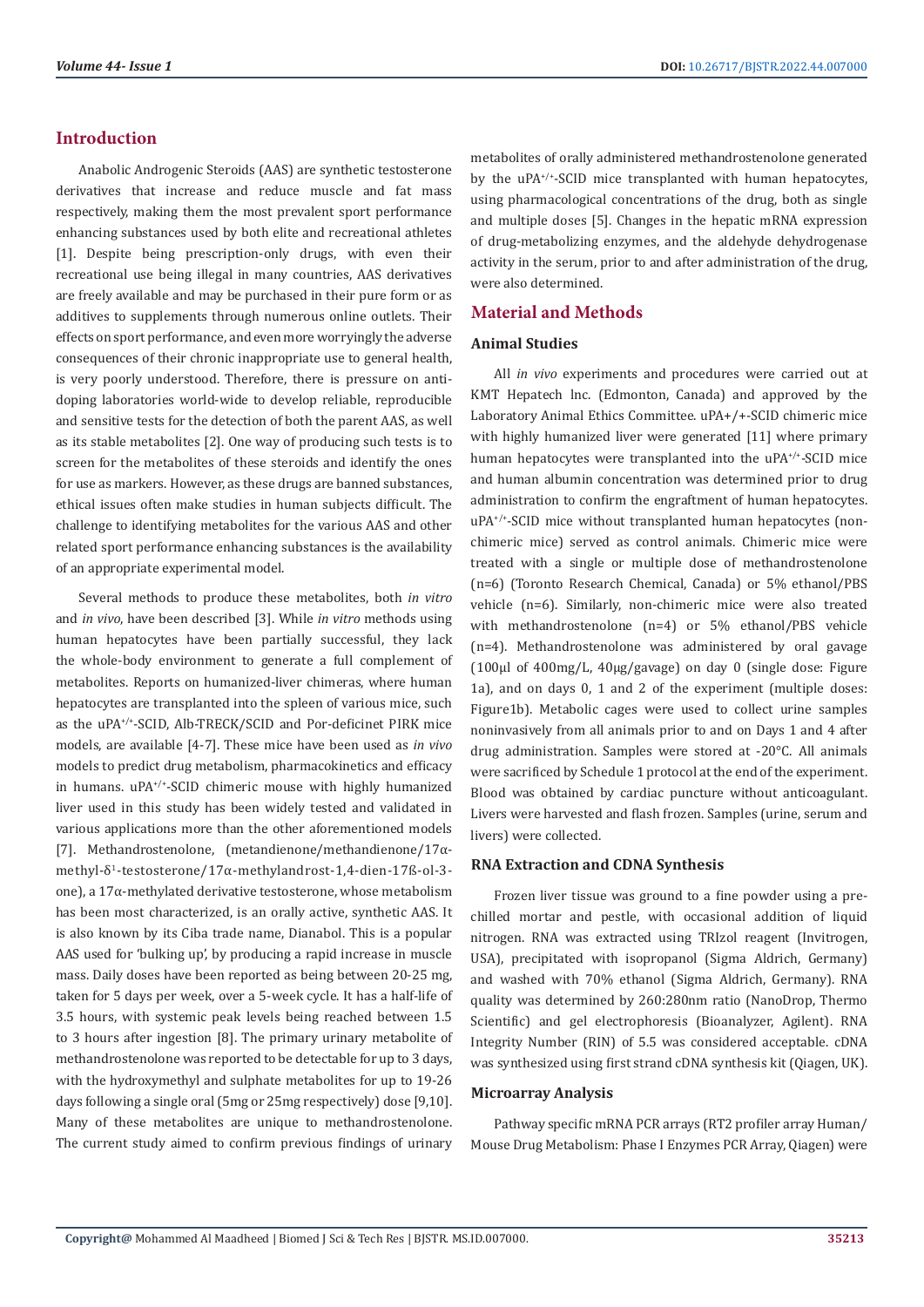used to assess the expression of 84 key Phase 1 drug metabolism genes by real time PCR. Endogenous reference RNA controls were used to normalize the amount of target gene for relative quantification. Human and mouse arrays were used according to manufacturer's recommendations.

#### **RT-PCR**

Transcripts encoding genes identified in the arrays were validated by real-time PCR using ABI SYBR Green master mix (ViiA7 Applied Biosystems, USA). Specific primers were obtained from Qiagen (Qiagen, UK). The level of β-actin in each sample was used to normalize for the variability in RNA quantity. Data was presented as fold change (2-ΔΔCt) after normalization.

#### **Aldehyde Dehydrogenase Activity in Serum**

Serum was used to assess NAD-dependent Aldehyde Dehydrogenase (ALDH) activity. ALDH superfamily (19 genes) are key phase 1 cellular detoxification enzymes that oxidize various aldehydes and generate the corresponding carboxylic acid. It comprises 3 major classes: Class 1 and Class 3 are cytosolic and include both constitutive and induced forms; Class 2 is a constitutive, mitochondrial form. The ALDH activity was assayed using a fluorometric method (BioVision's PicoProbe, USA). ALDH is oxidized by acetaldehyde forming NADH that incorporates to the PicoProbe generating fluorescence (Ex/Em = 535/587) with sensitive detection of < 0.05 mU ALDH activity.

#### **Urine Metabolite Analysis**

All urine samples collected from the uPA+/+ -SCID mice were analyzed by UHPLC/HRMS and GC/MSMS for the detection of the parent drug and its major metabolites. Additionally, a blank human urine sample spiked with reference standards of the above metabolites was analyzed to confirm the presence of the detected metabolites.

#### **Sample Preparation**

To 0.5 mL of urine, 1 mL of phosphate buffer, pH7, 50 µL of E-Coli β-glucuronidase (Sigma Aldrich) and 50 µL of a methanolic solution of internal standards mixture were added and the mixture was hydrolyzed at 50°C for 1.5 hours. The pH was then adjusted to 9 to 10 with sodium hydrogen carbonate and potassium carbonate (2:1) (w/w followed by liquid–liquid extraction against diethyl ether. The organic layer was separated from the aqueous phase after centrifugation by freezing and evaporation under nitrogen at 50°C and residue was reconstituted in solvent and injected to the UHPLC/ HRMS system. Prior to GC/MSMS analysis, a derivatization step was performed to the dry residue by adding MSTFA/Ammonium iodide/2-Propanthiol (500:2:4) and incubation at 100°C for1 hour.

#### **UHPLC/HRMS Conditions**

A Dionex UHLC system (Thermo Scientific) was used for the chromatographic separation and the separation was achieved at 40°C using a Zorbax Eclipse Plus C18 column (Agilent Technologies). A gradient elution program was employed at a constant flow rate of 0.2 mL min-1 with injection volume of 5µL. The high resolution mass spectrometry was performed using QExactive Orbitrap mass spectrometer (Thermo Scientific). An additional targeted MSMS acquisition (product ion scan mode) at 17,500 resolving power was applied for the identification of the parent compound of methandienone(17α-methylandrost-1,4-dien-17β-ol-3-one) (precursor ion m/z 301.22 at normalized collision energy (NCE) 25%) and its metabolites 17-Epimethandienone (precursor ion m/z 301.22 at NCE 25%) and 18-nor-17β-hydroxymethyl,17αmethylandrost-1,4,13-trien-3-one (precursor ion m/z 299.20 at NCE 25%).

#### **GC/MSMS Conditions**

The GC/MSMS analysis was performed using Agilent GC 7890 system coupled with Agilent 7000C triple quadrupole mass spectrometer, equipped with a 7693 autosampler, 10µL syringe and split/splitless injector. Chromatographic separation was achieved using a SGE BPX5 column. The oven temperature program was set as ; 160°C for 0 min, ramped at 10°C /min up to 200°C, then ramped at 2 °C /min to 220 °C, ramped at 6 °C /min to 292 °C, 50 °C /min up to 310°C and held for 3min. Injection volume was 2 µL in a split ratio 1:10 and the flow of the helium as carrier gas was 1.1 ml/min. The MS system was a QQQ with Electron Ionization at 70eV and multiple reaction monitoring (MRM) acquisition for the detection of Methandienone and its metabolites.

#### **Statistical Analysis**

Data were analyzed using Excel or by SA Biosciences in-house software. Significance was defined as p≤0.05.

# **Results**

#### **Microarray Analysis**

In the animals that had been successfully transplanted with human hepatocytes (significantly elevated systemic human albumin) there was a global up-regulation of the Phase 1 metabolism enzymes in response to methandrostenolone. Sixty five percent of the genes in the Drug Metabolism: Phase I Enzymes array were induced after drug treatment as opposed to 52% following vehicle, this was particularly apparent when looking at genes that showed Ct between 25-30 (Figure 2a). The non-chimeric mice did not mount a xenobiotic response to the drug, probably because their residual liver function was compromised (Figure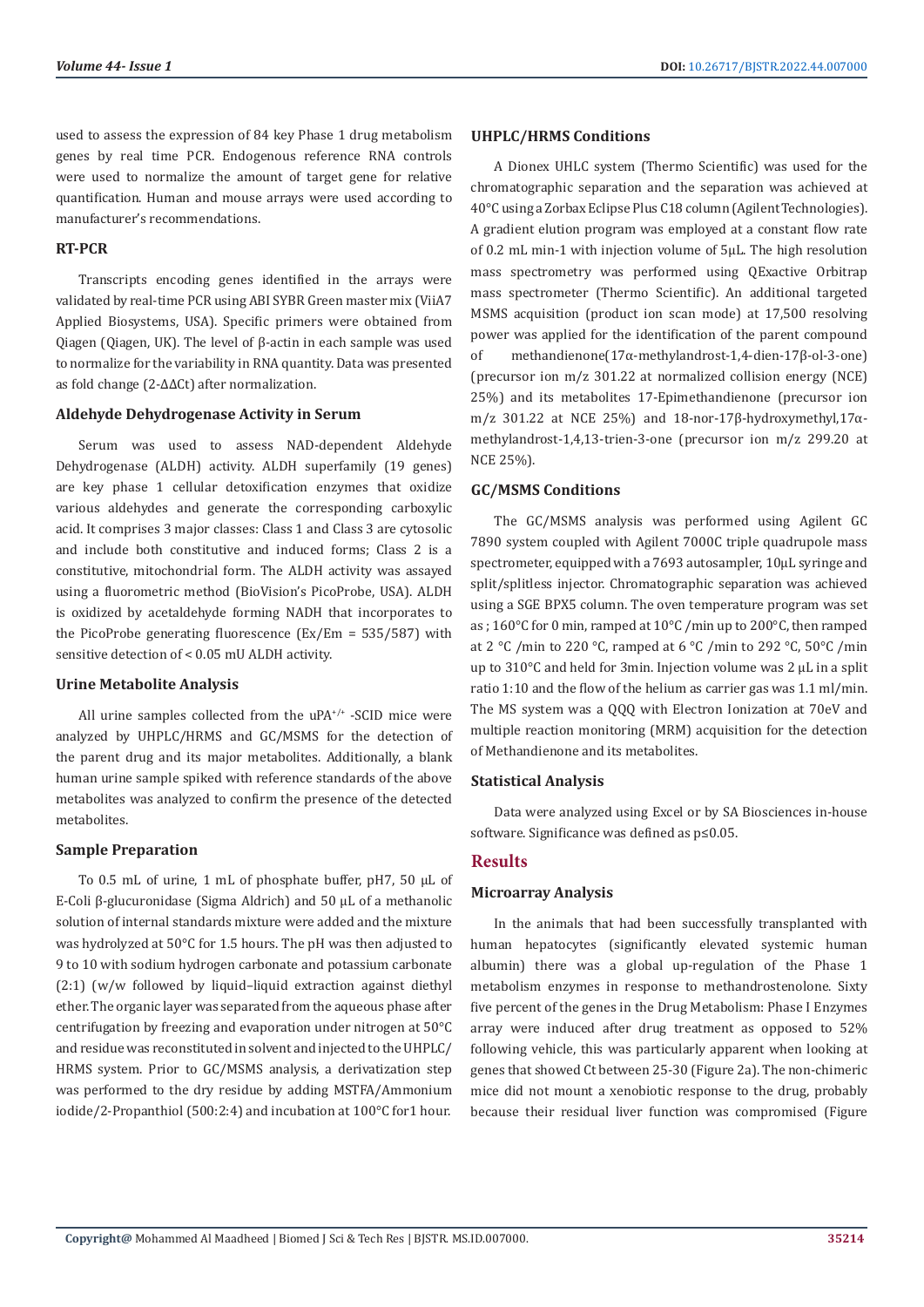2b). single and multiple dosing produced different patterns of gene expression (Figure 2c). More detailed analysis, using ß-actin, B2M and HPRT1 as the house-keeping genes for normalization and excluding samples that did not pass the QC checks, showed the mRNA expression of following genes to be significantly induced by the drug, compared to vehicle: Aldehyde dehydrogenase 7

family, member A1 (ALDH7A1) (1.33 fold difference, 95 % CI 1.27, 1.39: p=0.0003), Aldehyde dehydrogenase 9 family, member A1 (ALDH9A1) (2.26 fold difference, 95 % CI 0.79, 3.73: p=0.04) and Aldehyde dehydrogenase 6 family, member A1 (ALDH6A1) (1.88 fold difference, 95 % CI 0.70, 3.06: p=0.05).



**Figure 1:** Experimental design and sample collection. Male  $uPA+/+SCID$  chimeric (n=12) and non-chimeric (n=8) mice were administered with 100µl of 400mg/L (40µg/gavage) methandrostenolone by oral gavage, either as a single dose (a) or as multiple dose (b). 24h urine collections were made prior to and after drug administration on Days 0, 1& 4 of the experiment.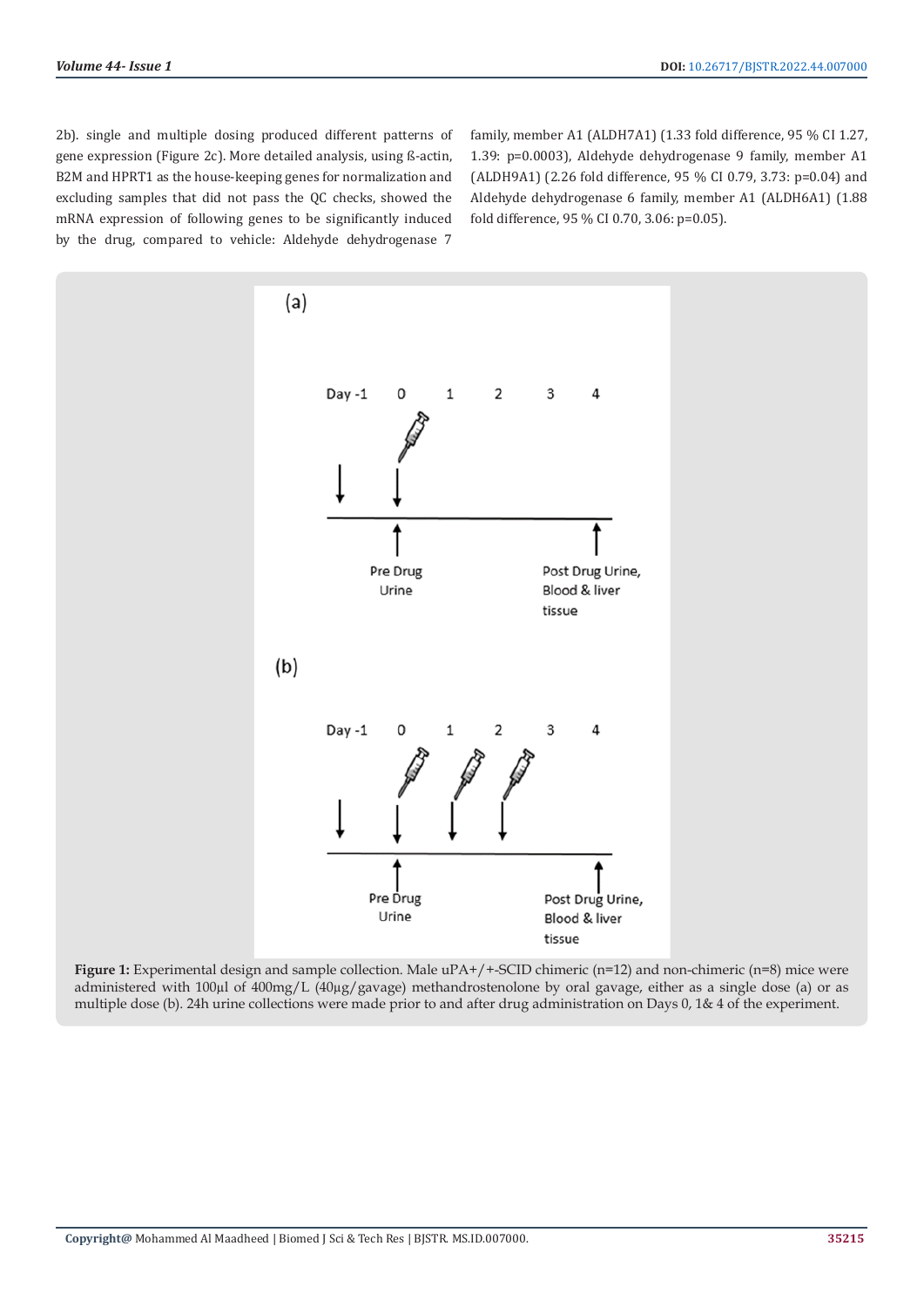

**Figure 2:** Up-regulation of hepatic mRNA expression of Phase 1 enzymes.

a) The mRNA expression of a significant number of the phase I enzymes were up regulated following injection with the drug, compared to vehicle, in the liver of chimeric mice using a human array (Solid bars – Vehicle, Hatched bars - Drug).

b) No such drug effect was seen in the non-chimeric mouse liver using a mouse array (Solid bars – Vehicle, Hatched bars - Drug), suggesting the lack of functionality of the organ in the host.

c) Heat map depicting magnitude of change in mRNA expression. Red=up-regulation; Green=down-regulation. Min=-2; Max=+2. n=6.

#### **Aldehyde Dehydrogenase Activity in Blood**

ALDH activity in serum was investigated in response to methandrostenolone using a high sensitivity fluorescent kinetic assay (NADH range 1-5  $pmol/µ$ ). Levels of ALDH activity in the samples was extremely low, but detectable. While there was an increase in the serum ALDH activity after the multiple, compared with the single, dose, this did not reach significance {Single 1.32  $(0.6)$  versus multiple 1.56  $(0.5)$  pmol/ $\mu$ l; p=0.45 $\}$ .

#### **Urine Metabolite Analysis**

GC/MSMS detected17α-hydroxy-17ß-methylandrosta-1,4-dien-3-one , 17ß-hydroxymethyl-17α-methyl-18-norandrosta-1,4,13-trien-3-one and 17ß-hydroxy-17α-methylandrosta-1,4 dien-3-one with the rest by UHPLC/HRMS . The metabolites in the urine samples of the drug-treated animals are summarized in (Table 1). A comparison between single and multiple dosing showed that the latter mainly increased the sensitivity of the detection of all the studied metabolites. None of the mentioned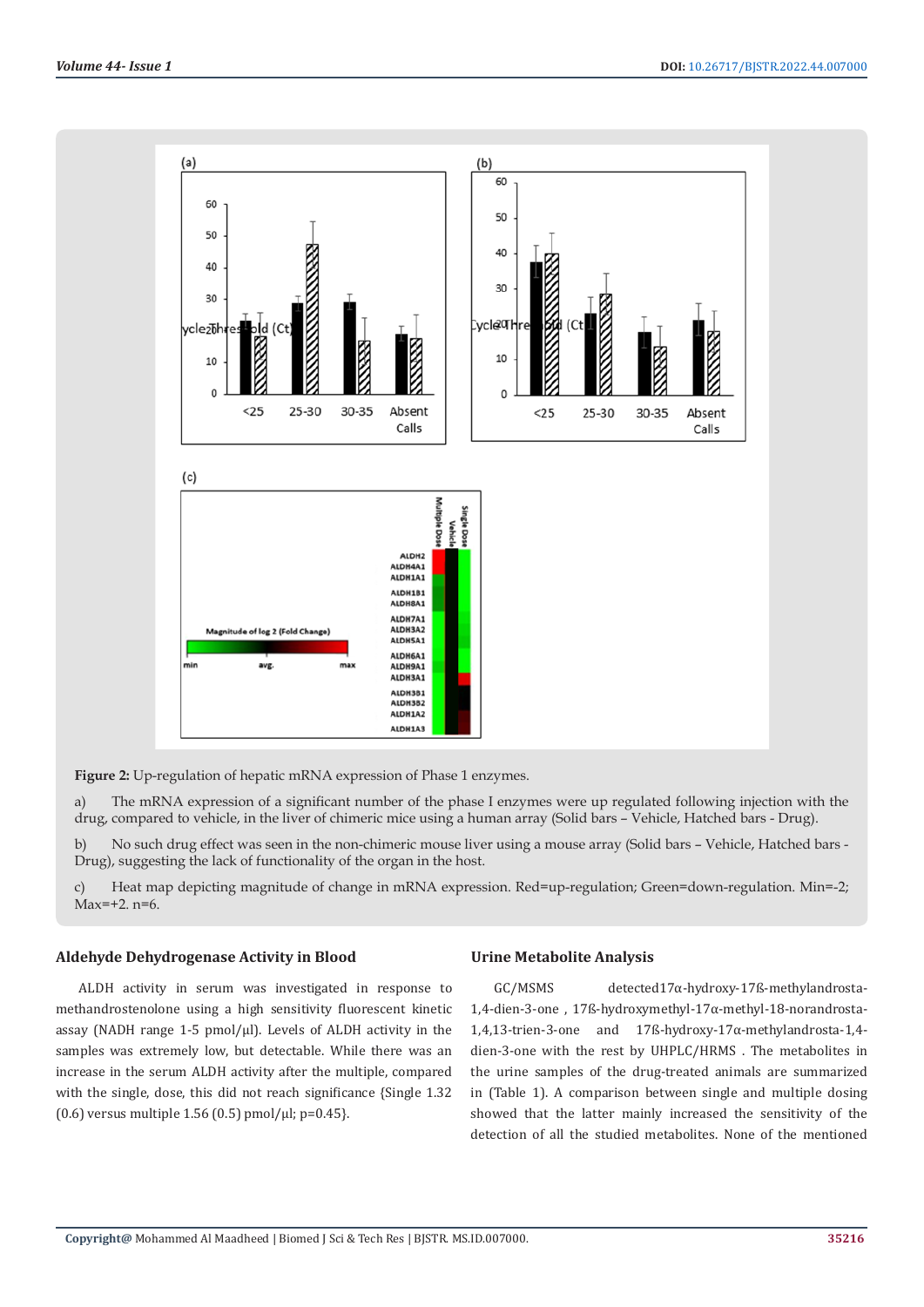metabolites was detected in the vehicle treated chimeric mice, after single or multiple doses. Following UHPLC/HRMS and GC/MSMS analysis of the urine, data showed the presence of all the previously

reported metabolites [4,6], including the stable metabolite, in the drug-treated cohort but not in those treated with vehicle (Table 2).

**Table 1:** Detected metabolites using GC/MSMS and UHPLC/HRMS. As the analysis was qualitative, data are shown as (-) or (+), with (-) as not detected and variable detection accuracy of  $33.3\%$  (+),  $66.6\%$  (++) and  $99.9\%$  (+++).

| <b>Analytes</b>                                                           | <b>Single Dose</b>       |           |                          | <b>Multiple doses</b>    |                          |           |
|---------------------------------------------------------------------------|--------------------------|-----------|--------------------------|--------------------------|--------------------------|-----------|
|                                                                           | Predrug                  | 24hrs     | 96hrs                    | Predrug                  | 24hrs                    | 48hrs     |
| $17\alpha$ -methyl-5 $\beta$ -androstane-3 $\alpha$ ,17 $\beta$ -diol     | $\overline{\phantom{0}}$ |           | $\ddot{}$                |                          | $\ddot{}$                | $^{+++}$  |
| 17α-hydroxy-17ß-methylandrosta-1,4-dien-3-one,                            |                          | $++$      | $\ddot{}$                | $\overline{\phantom{a}}$ |                          | $^{+++}$  |
| 17ß-hydroxy-17α-methylandrosta-1,4-dien-3-one                             |                          | $++$      | $\ddot{}$                | $\overline{\phantom{0}}$ |                          | $^{+++}$  |
| $66,176$ -dihydroxy-17 $\alpha$ -methylandrosta-1,4-dien-3-one            |                          | $++$      | $^{++}$                  |                          | $^{++}$                  | $^{+++}$  |
| 17ß-hydroxymethyl-17α-methyl-18-norandrosta-1,4,13-trien-3-one            |                          | $\ddot{}$ | $\overline{\phantom{a}}$ | $\overline{\phantom{0}}$ | $\overline{\phantom{0}}$ | $\ddot{}$ |
| $16\alpha, 17\beta$ -dihydroxy-17 $\alpha$ -methylandrosta-1,4-dien-3-one |                          | $\ddot{}$ | $\overline{\phantom{0}}$ |                          | $++$                     | $^{+++}$  |
| 18,17ß-dihydroxy-17α-methylandrosta-1,4-dien-3-one                        |                          | $\ddot{}$ |                          |                          |                          | $^{+++}$  |

**Table 2:** Comparison of metabolites detected in the current versus previous study [5].

| <b>Metabolites</b>                                                    | Lootens, et. al [5] | <b>Current study</b> |  |
|-----------------------------------------------------------------------|---------------------|----------------------|--|
| $17,17$ -dimethyl-18-nor-5ß-androsta-1,13-dien-3 $\alpha$ -ol         | <b>ND</b>           | <b>ND</b>            |  |
| 17,17-dimethyl-18-norandrosta-1,4,13-trien-3-one                      | D                   | ND.                  |  |
| $17\text{K-methyl-5K-androst-1-en-3-3}\alpha, 17\alpha\text{-diol}$   | ND.                 | ND.                  |  |
| $17\alpha$ -methyl-5 $\beta$ -androstane-3 $\alpha$ ,17 $\beta$ -diol | <b>ND</b>           | D                    |  |
| 17α-hydroxymethyl-17β-methyl-18-norandrosta-1,4,13-trien-3-one        | <b>ND</b>           | <b>ND</b>            |  |
| 17α-hydroxy-17ß-methylandrosta-1,4-dien-3-one                         | D                   | D                    |  |
| 17ß-hydroxymethyl-17α-methyl-18-norandrosta-1,4,13-trien-3-one        | D                   | D                    |  |
| 17ß-hydroxy-17α-methylandrosta-1,4-dien-3-one                         | D                   | D                    |  |
| $66,176$ -dihydroxy-17 $\alpha$ -methylandrosta-1,4-dien-3-one        | D                   | D                    |  |
| 18,17ß-dihydroxy-17α-methylandrosta-1,4-dien-3-one                    | Not assayed         | D                    |  |
| 16α,17ß-dihydroxy-17α-methylandrosta-1,4-dien-3-one,                  | Not assayed         | D                    |  |

Note: D: Detected; ND: Not detected.

# **Discussion**

Determination of AAS use in the human sporting arena has been, and continues to be, a significant challenge to scientists. Using a well characterized AAS, methandrosternolone, this study confirmed that the uPA+/+-SCID model with the humanized liver is capable of generating all previously reported urinary metabolites. Furthermore, oral administration of the drug over 3 days (Figure 1) provides a valid experimental set up. Also, both multiple doses, as well as a single dose, leads to detectability of the reported urinary metabolites, as well as elevated mRNA expression of hepatic phase I enzymes. The multiple doses, however, increased the sensitivity of the detection, especially of specific aldehyde dehydrogenases and cytochrome P450. Whilst ALDH activity

was detectable in the serum it did not reach significance in the presence of drug and perhaps best investigated in hepatic tissue. Previous studies have also used the same rodent model [5,12], however, with different derivatives of testosterone (4-androstene-3,17-dione and  $17\alpha$ -methyltestosterone respectively; (Figure 3), concentrations and the numbers of doses. The study by Pozo et al. used 17α-methyltestosterone following a single dose of the drug (40 µg per oral gavage) [12]. On the other hand, Lootens et al. used multiple, suprapharmacological doses (350µg per gavage) of 4-androstene-3,17-dione [5]. The current study used both single and multiple doses, at pharmacological concentrations (40 µg) of methandrosternolone. The multiple doses increased the sensitivity of detection, despite all the reported metabolites being detectable upto 96h after a single dose.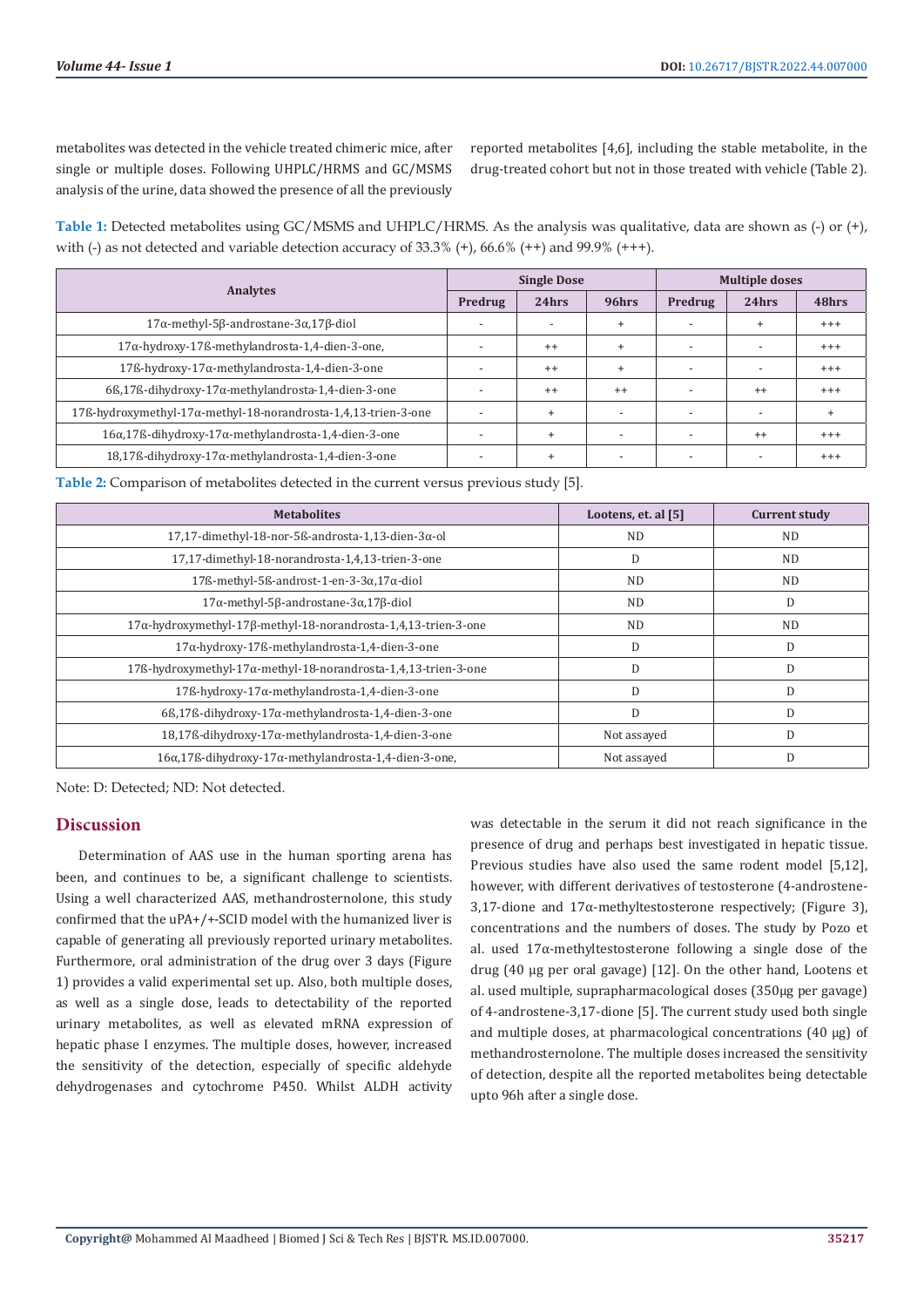![](_page_6_Figure_2.jpeg)

**Figure 3:** Testosterone derivatives used to investigate human drug metabolism in uPA+/+-SCID mice. Left panel: Derivative used by Pozo, et. al [12]; Middle panel derivative used by Lootens, et. al [5]; Right panel derivative used in current study.

This report clearly provides further support for a reliable *in vivo* murine model for the identification of transient and stable metabolites of orally administered AAS in humans, especially following multiple dosing. Humanized liver chimeric mice were validated against an array of xenobiotics and were able to be metabolically distinct from recipient mice, while showing metabolic pathways analogous to those expected from human liver. Recent metabolic studies in the chimeric uPA+/+-SCID mouse model, including steroid metabolism, were reviewed in Foster et al [7]. The model closely reflects the human metabolism of some drugs, as well as predict human metabolites, including those generated through more than one metabolism reaction [13]. Using both UHPLC/HRMS and GC/MSMS the current study confirmed detection of previously reported metabolites of related testosterone derivatives. While this study used a targeted approach, it may prove very interesting when combined with non-targeted metabolomics for the identification of novel metabolites, especially for emerging anabolic agents.

#### **Data Availability**

Any data presented here will be available by email through the corresponding author.

# **Conflicts of Interest**

The authors declare no conflict of interest.

#### **Funding Statement**

Aspects of the work was funded by Qatar National Research Foundation NPRP grant # 6-334-3- 087 and by the State of Qatar.

#### **References**

- 1. [D R Lamb \(1984\) Anabolic steroids in athletics: how well do they work](https://pubmed.ncbi.nlm.nih.gov/6367501/)  [and how dangerous are they?, Am J Sports Med 12\(1\): 31-38.](https://pubmed.ncbi.nlm.nih.gov/6367501/)
- 2. H Alquraini, RJ Auchus (2017) Strategies that athletes use to avoid [detection of androgenic-anabolic steroid doping and sanctions. Mol Cell](https://pubmed.ncbi.nlm.nih.gov/28130115/)  [Endocrinol.](https://pubmed.ncbi.nlm.nih.gov/28130115/)
- 3. [AG Fragkaki, YS Angelis, A Tsantili-Kakoulidou, M Koupparis, C](https://pubmed.ncbi.nlm.nih.gov/19429460/) [Georgakopoulos \(2009\) Schemes of metabolic patterns of anabolic](https://pubmed.ncbi.nlm.nih.gov/19429460/) [androgenic steroids for the estimation of metabolites of designer](https://pubmed.ncbi.nlm.nih.gov/19429460/) [steroids in human urine. J Steroid Biochem Mol Biol 115\(1-2\): 44-61.](https://pubmed.ncbi.nlm.nih.gov/19429460/)
- 4. [RR Zhang, YW Zheng, B Li, T Tsuchida, Y Ueno, et al. \(2015\) Human](https://pubmed.ncbi.nlm.nih.gov/25889844/) [hepatic stem cells transplanted into a fulminant hepatic failure Alb-](https://pubmed.ncbi.nlm.nih.gov/25889844/)[TRECK/SCID mouse model exhibit liver reconstitution and drug](https://pubmed.ncbi.nlm.nih.gov/25889844/) [metabolism capabilities. Stem Cell Res Ther 6\(1\): 49.](https://pubmed.ncbi.nlm.nih.gov/25889844/)
- 5. [L Lootens, P Van Eenoo, P Meuleman, G Leroux Roels, FT Delbeke \(2009\)](https://pubmed.ncbi.nlm.nih.gov/19741039/) [The uPA\(+/+\)-SCID mouse with humanized liver as a model for](https://pubmed.ncbi.nlm.nih.gov/19741039/) *in vivo* [metabolism of 4-androstene-3,17-dione. Drug Metab Dispos 37\(12\):](https://pubmed.ncbi.nlm.nih.gov/19741039/) [2367-2374.](https://pubmed.ncbi.nlm.nih.gov/19741039/)
- 6. [M Barzi,F P Pankowicz, B Zorman, X Liu, X Legras, et al. \(2017\) A novel](https://www.nature.com/articles/s41467-017-00049-x) [humanized mouse lacking murine P450 oxidoreductase for studying](https://www.nature.com/articles/s41467-017-00049-x) [human drug metabolism. Nat Commun 8: 39.](https://www.nature.com/articles/s41467-017-00049-x)
- 7. [JR Foster, G Lund, S Sapelnikova, DL Tyrrell, NM Kneteman \(2014\)](https://pubmed.ncbi.nlm.nih.gov/24320885/) [Chimeric rodents with humanized liver: bridging the preclinical/clinical](https://pubmed.ncbi.nlm.nih.gov/24320885/) [trial gap in ADME/toxicity studies. Xenobiotica 44: 109-122.](https://pubmed.ncbi.nlm.nih.gov/24320885/)
- 8. [C Gomez, OJ Pozo, L Garrostas, J Segura, R Ventura \(2013\) A new sulphate](https://pubmed.ncbi.nlm.nih.gov/24055830/) [metabolite as a long-term marker of metandienone misuse. Steroids](https://pubmed.ncbi.nlm.nih.gov/24055830/) [78\(12-13\): 1245-1253.](https://pubmed.ncbi.nlm.nih.gov/24055830/)
- 9. [MK Parr, A Zollner, G Fussholler, G Opfermann, N Schlorer, et al. \(2012\)](https://europepmc.org/article/med/22885098) [Unexpected contribution of cytochrome P450 enzymes CYP11B2 and](https://europepmc.org/article/med/22885098) [CYP21, as well as CYP3A4 in xenobiotic androgen elimination - insights](https://europepmc.org/article/med/22885098) [from metandienone metabolism. Toxicol Lett 213\(3\): 381-391.](https://europepmc.org/article/med/22885098)
- 10. [W Schanzer, H Geyer, G Fussholler, N Halatcheva, M Kohler, et al. \(2006\)](https://pubmed.ncbi.nlm.nih.gov/16804957/) [Mass spectrometric identification and characterization of a new long](https://pubmed.ncbi.nlm.nih.gov/16804957/)[term metabolite of metandienone in human urine. Rapid Commun Mass](https://pubmed.ncbi.nlm.nih.gov/16804957/) [Spectrom 20\(15\): 2252-2258.](https://pubmed.ncbi.nlm.nih.gov/16804957/)
- 11. [DF Mercer, DE Schiller, JF Elliott, DN Douglas, C Hao, et al. \(2001\)](https://www.nature.com/articles/nm0801_927) [Hepatitis C virus replication in mice with chimeric human livers. Nat](https://www.nature.com/articles/nm0801_927) [Med 7: 927-933.](https://www.nature.com/articles/nm0801_927)
- 12. [OJ Pozo, P Van Eenoo, K Deventer, L Lootens, W Van Thuyne, et al.](https://pubmed.ncbi.nlm.nih.gov/19704028/) [\(2009\) Detection and characterization of a new metabolite of 17alpha](https://pubmed.ncbi.nlm.nih.gov/19704028/)[methyltestosterone. Drug Metab Dispos 37\(11\): 2153-2162.](https://pubmed.ncbi.nlm.nih.gov/19704028/)
- 13. [H Kamimura, N Nakada, K Suzuki, A Mera, K Souda, et al. \(2010\)](https://www.sciencedirect.com/science/article/abs/pii/S1347436715300264) [Assessment of chimeric mice with humanized liver as a tool for](https://www.sciencedirect.com/science/article/abs/pii/S1347436715300264) [predicting circulating human metabolites. Drug Metab Pharmacokinet](https://www.sciencedirect.com/science/article/abs/pii/S1347436715300264) [25\(3\): 223-235.](https://www.sciencedirect.com/science/article/abs/pii/S1347436715300264)